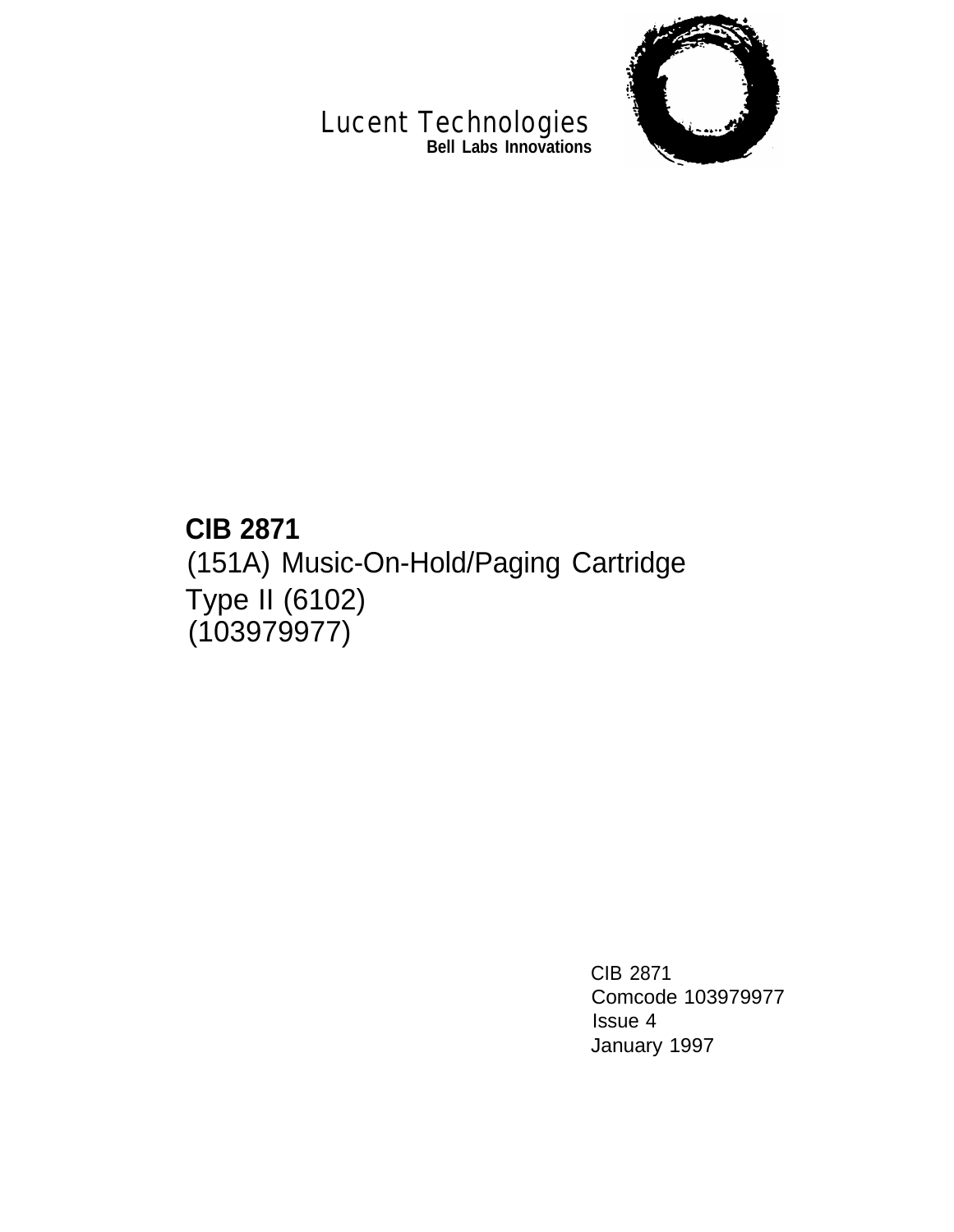## **CIB 2871 (151A) Music-On-Hold/Paging Cartridge, Type II (6102)**

The Music-on-Hold/Paging Cartridge, when connected to a user-provided music source, provides music for outside callers who are placed on hold (Figure 1). When a paging system is connected, it allows users to make paging announcements over the loudspeaker from their voice terminals and permits background music to play over the loudspeaker paging system for customers or employees. Use this cartride with a Model 206, 410, or 820 communications system.



**Figure 1** Music-on-Hold/Paging Cartridge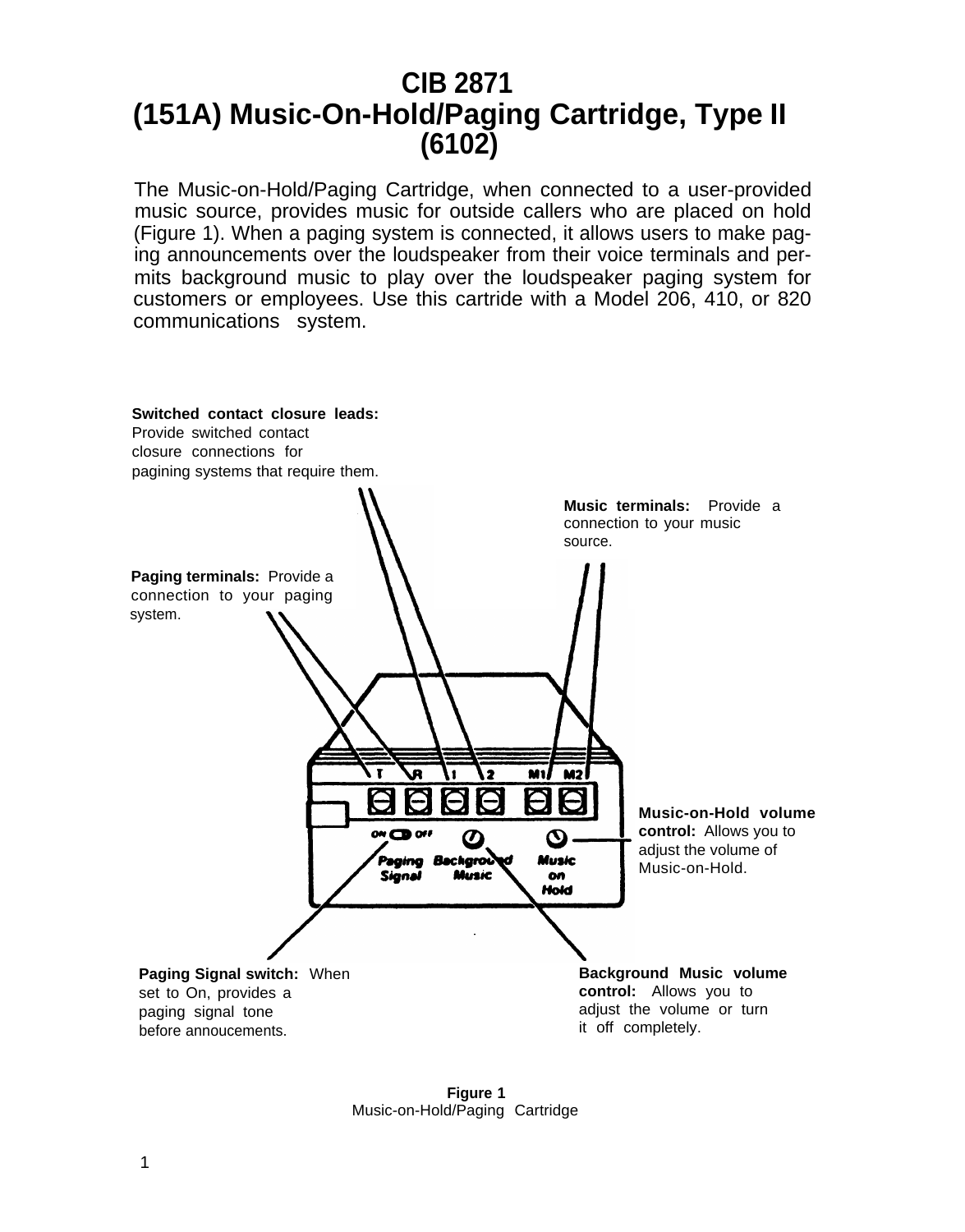# **Installing Your Music-on-Hold/Paging Cartridge**

**WARNING: Unplug the music source power cord. If you have a Model 206 or 410 control unit, unplug the control unit power cord from the ac outlet before insertlng or making any connections to the cartridge. If you have a Model 820 control unit, turn the On/Off switch to Off.**

#### **INSERTING THE CARTRIDGE**

- 1. Open the control unit door.
- 2. Remove the plastic cover plate from the slot labeled Cartridge Type II by grasping the edge of the plate and pulling.
- 3. Slide the cartridge slowly and steadily into the open slot until it is firmly in place.

## **CONNECTING YOUR MUSIC SOURCE TO THE CARTRIDGE**

Your music source has one or more types of connection, such as a headphone jack, an earphone jack, a speaker jack, a phono jack, terminal screws, or a quick connection. If your music source has a jack connection, you need an adapter cord with two wires coming out of it to connect the music source to the cartridge. You can buy the adapter cord at an audio supply store. If your music source has two terminal screws, use the pair of 24-gauge wires provided with the cartridge.

Your music source can offer amplified or unamplified signals. A headphone jack or earphone jack supplies an unamplified signal. A speaker connection supplies an amplified signal. This cartridge can work with both types of signals, but it works best with an unamplified music signal.

Make sure your music source is operating property before you connect it to the cartridge. Depending upon the music source you have, connect your music source to the cartridge as follows:

- 1. Connect the wires to your music source:
	- a. If your music source has a phono jack, a headphone jack, or an earphone jack, plug the adapter cord into the jack (Figure 2A).
	- b. If your music source has two terminal screws, connect the ends of the two wires to the screws (Figure 2B).



**Figure 2** Connecting the Wires to Your Music Source <sup>2</sup>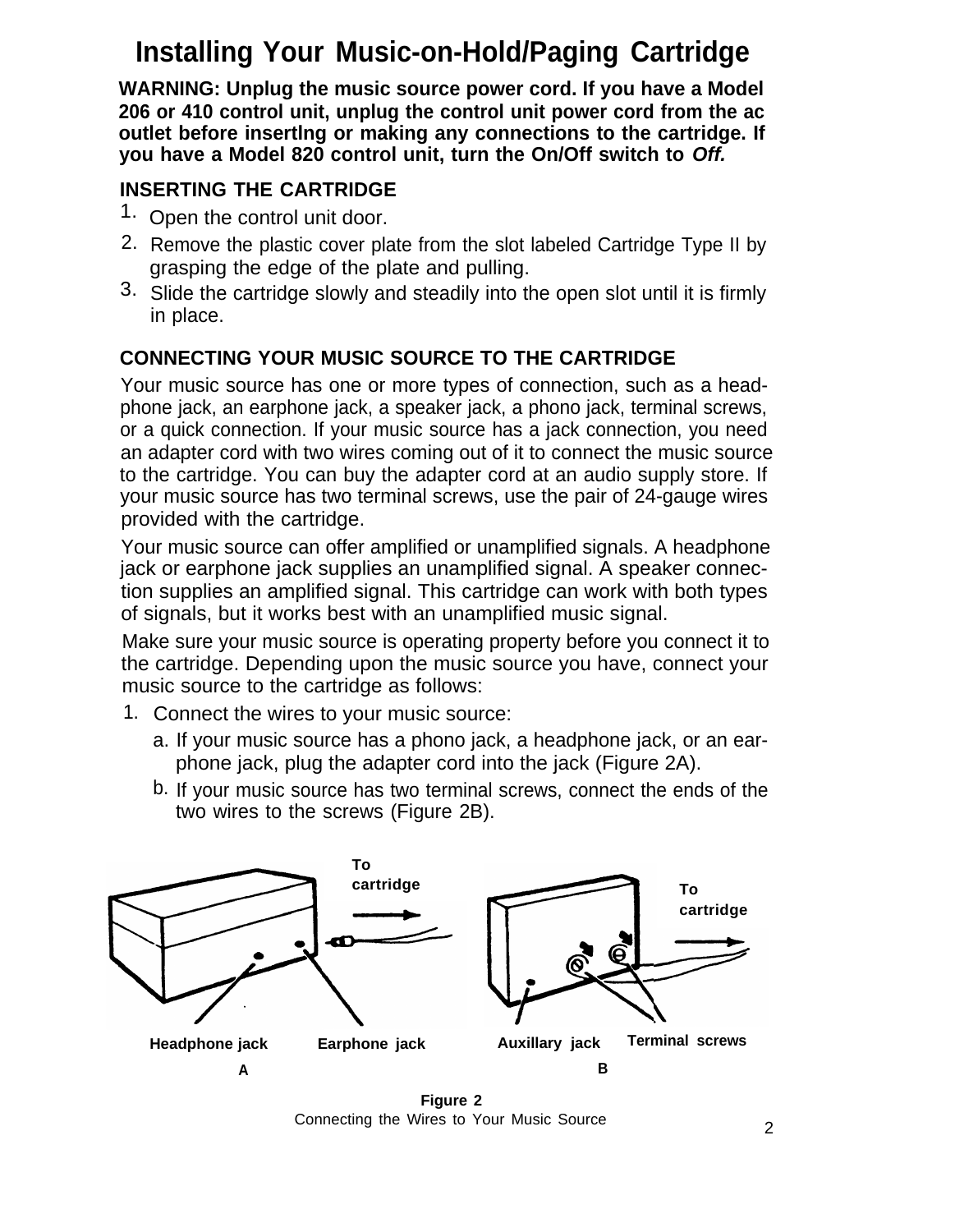- 2. Loosen the two terminal screws marked M1 and M2 on your cartridge.
- 3. Wrap the loose end of either one of the wires from the music source clockwise around the M1 terminal.
- 4. Wrap the loose end of the second wire from the music source clockwise around the M2 terminal.
- 5. Tighten the terminal screws.
- 6. If you have a Model 206 or 410 control unit, plug the control unit power cord back into the ac outlet. If you have a Model 820 control unit, turn the On/Off switch to On.
- 7. Plug the power cord from the music source back into the ac outlet.
- 8. Turn on your music source.

#### **CONNECTING YOUR PAGING SYSTEM TO THE CARTRIDGE**

#### **Connecting the Wires to Your Paging System**

<span id="page-3-0"></span>Consult the instructions for your particular paging system to determine how to connect it to the cartridge to best suit your needs. This brochure lists basic instructions for connecting three major types of paging systems: an amplifier system, systems that require a switched contact closure, and those that supply loop current. You may have to buy an adapter cord to connect your paging system to the cartridge, depending upon the kind of paging system you have. Connect the wires or modular plug to your paging system according to the instructions provided with your paging system.

#### **Connecting the Wires to Your Cartridge**

#### **With an Amplifier Paging System**

- 1. Loosen the two terminal screws labeled T and R on your cartridge.
- 2. Wrap the end of the wire connected to the paging system Tip clockwise around the T terminal (Figure 3).



**Figure 3** Connecting an Amplifier Paging System to the Cartridge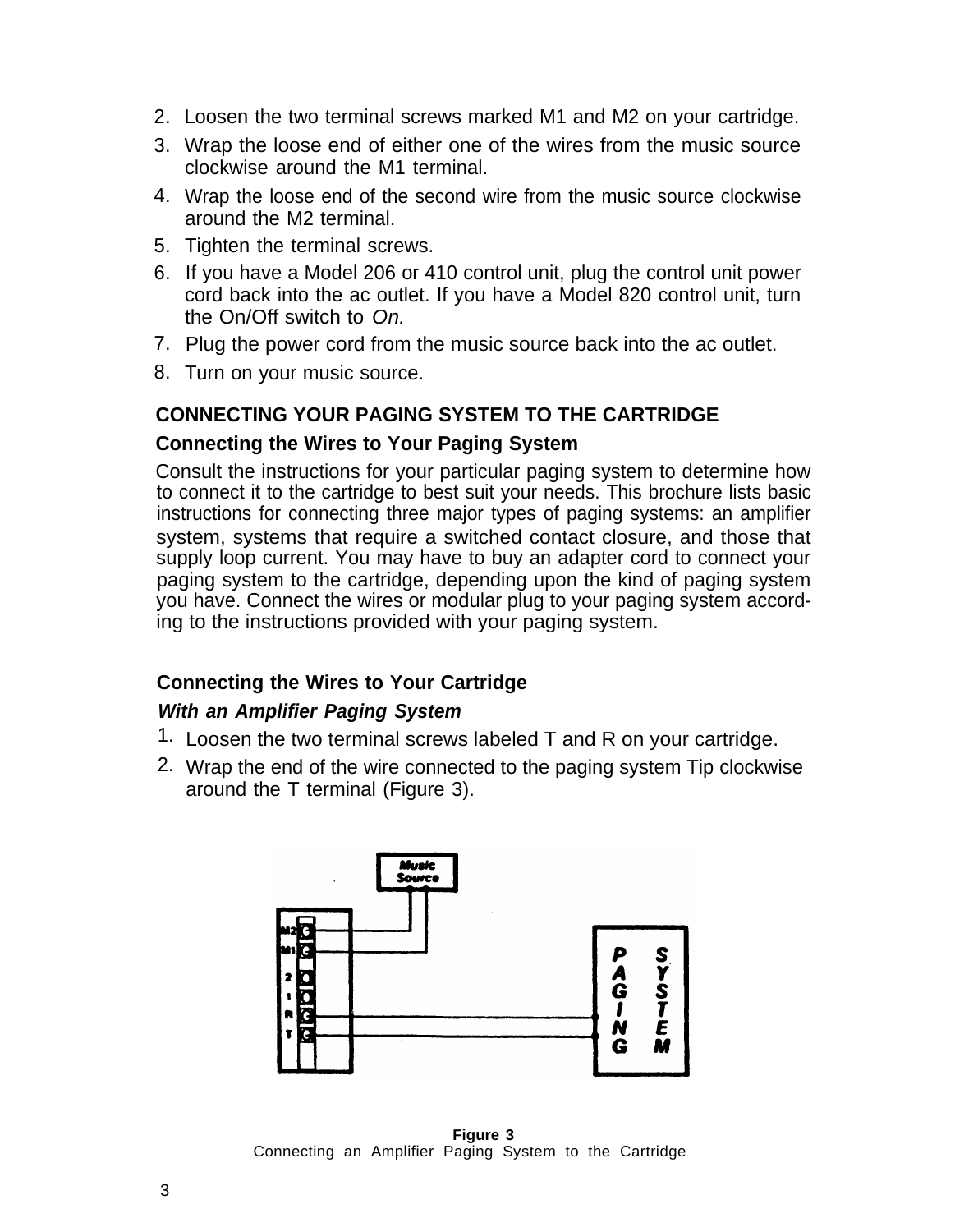- 3. Wrap the end of the wire connected to the paging system Ring clockwise around the R terminal [\(Figure 3\).](#page-3-0)
- 4. Tighten the screws.

#### **With a Paging System That Supplies Loop Current**

To provide Paging With a paging system that supplies loop current, you need to buy a 2000-ohm 2-watt resistor at an audio supply store. Connect your paging system to the cartridge as follows:

- 1. Loosen the four terminal screws labeled T, R, 1, and 2 on your cartridge.
- 2. Wrap the loose end of the wire connected to Tip on the paging system around the T terminal.
- 3. Wrap the loose end of the wire connected to Ring on the paging system around the 2 terminal.
- 4. Connect the resistor to the cartridge by wrapping one wire from the resistor clockwise around the R terminal and the second wire clockwise around the 1 terminal (Figure 4).



**Figure 4** Connecting the Wires for Paging Only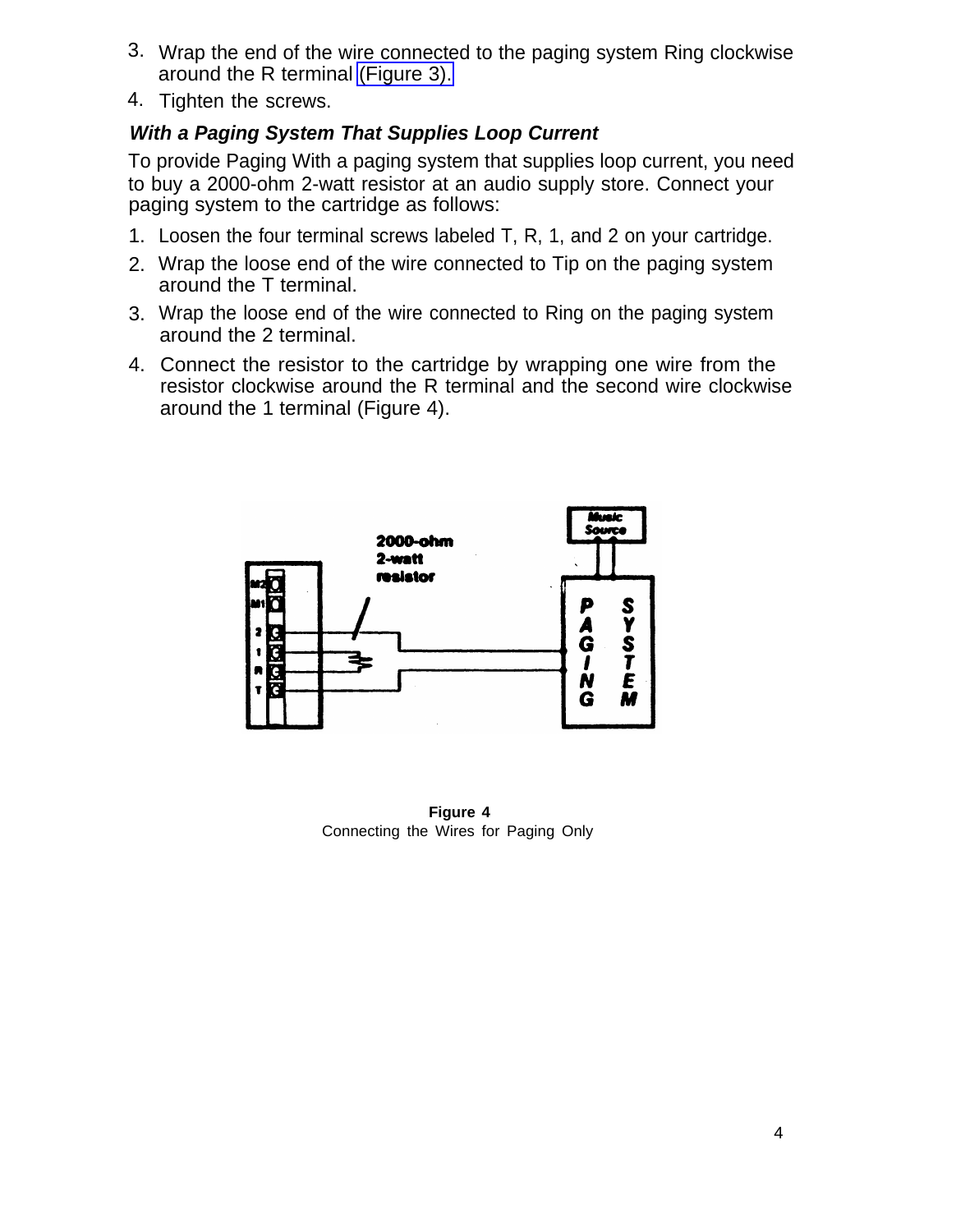5. Tighten the screws.

To provide Music-on-Hold and Background Music with a paging system that supplies loop current. You must bridge your music source to the paging unit or vice versa. You can choose one of two ways to do this: either connect the M1 and M2 terminals on your cartridge to the paging unit music source (Figure 5), or add a second, separate music source, and connect it directly to the cartridge so that you have two separate systems (Figure 6).



**Figure 5** Connecting the Wires for Music-on-Hold and Background Music with a Paging System Music Source



**Figure 6** Connecting the Wires for Music-on-Hold and Background Music with a Separate Music Source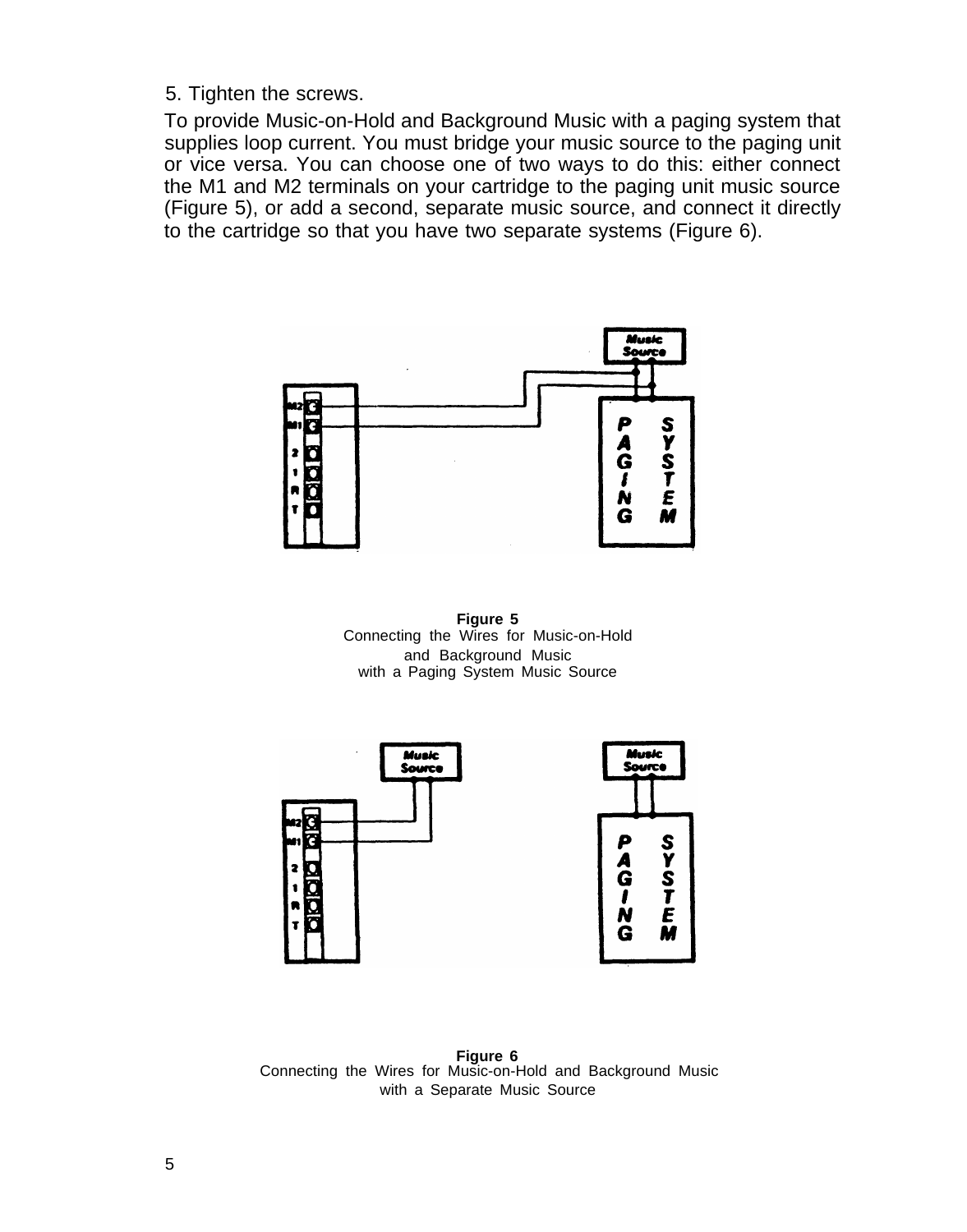#### **With a Paging System That Requires a Switched Contact Closure**

To provide Paging and Background Music with a paging system that has no music source, connect the wires to the cartridge as follows:

- 1. Loosen the three terminal screws labeled T, R, and 1 on your cartridge.
- 2. Wrap the loose end of wire connected to Tip on your paging system clockwise around the T terminal (Figure 7).



**Figure 7** Connecting the Wires for Paging and Background Music to a Paging System without a Music Source

- 3. Wrap the loose end of the wire connected to Ring on the paging system clockwise around the R terminal (Figure 7).
- 4. Wrap the loose ends of both wires connected to the switched contact closure connections on the paging system clockwise around the 1 terminal (Figure 7).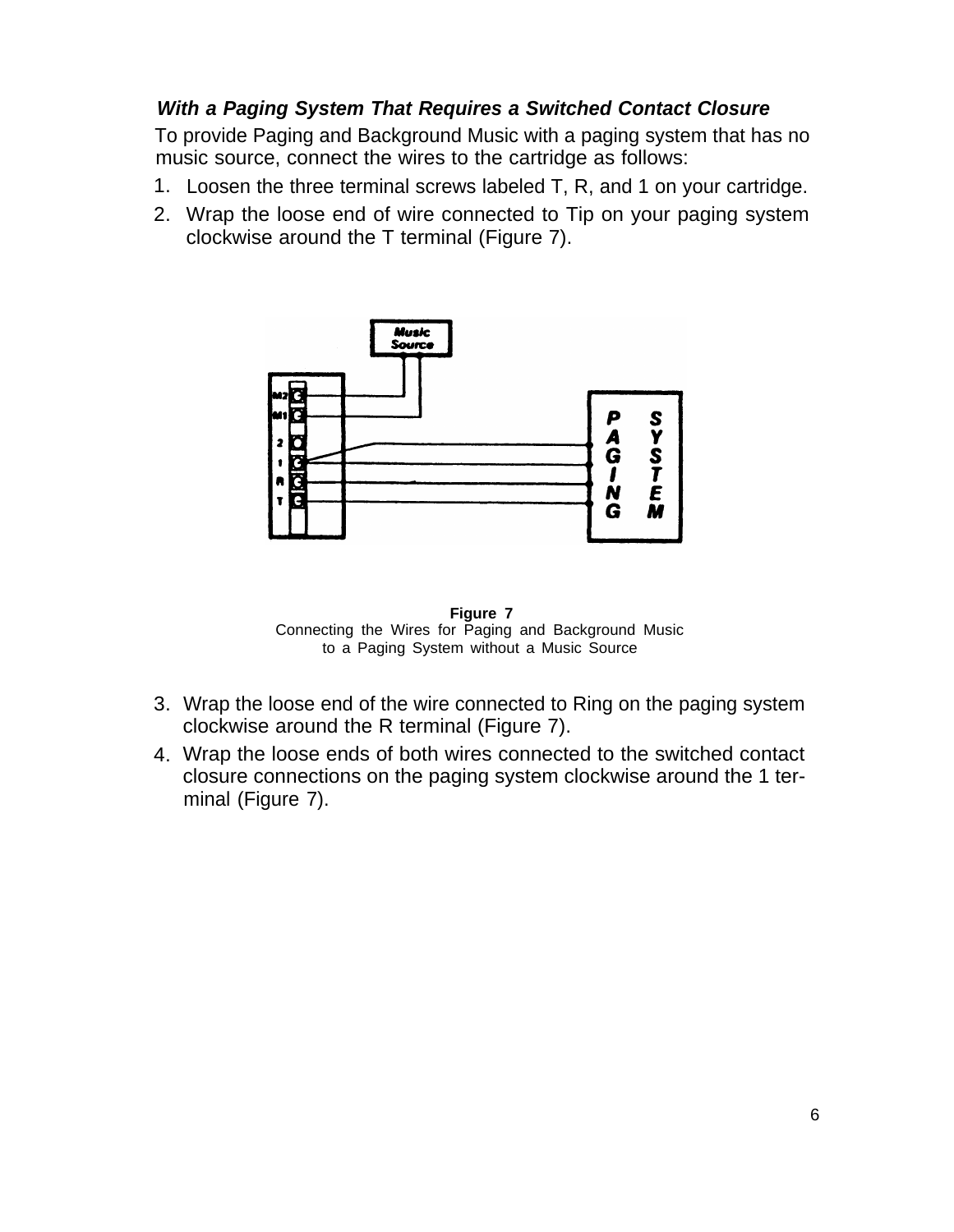To provide Paging only, connect your wires to the cartridge as follows:

- 1. Instead of wrapping both wires from the switched contact closure connections on the paging system, wrap the loose end of one of these wires to terminal 2 on the cartridge (Figure 8).
- 2. Tighten the screws.



**Figure 8** Connecting Your Cartridge for Paging Only to a Paging System Without a Music Source

To provide Paging and Background Music with a paging system music source, connect your wires to the cartridge as shown in Figure 9.



**Figure 9** Connecting the Cartridge for Background Music and Music-on-Hold to a Paging System Music Source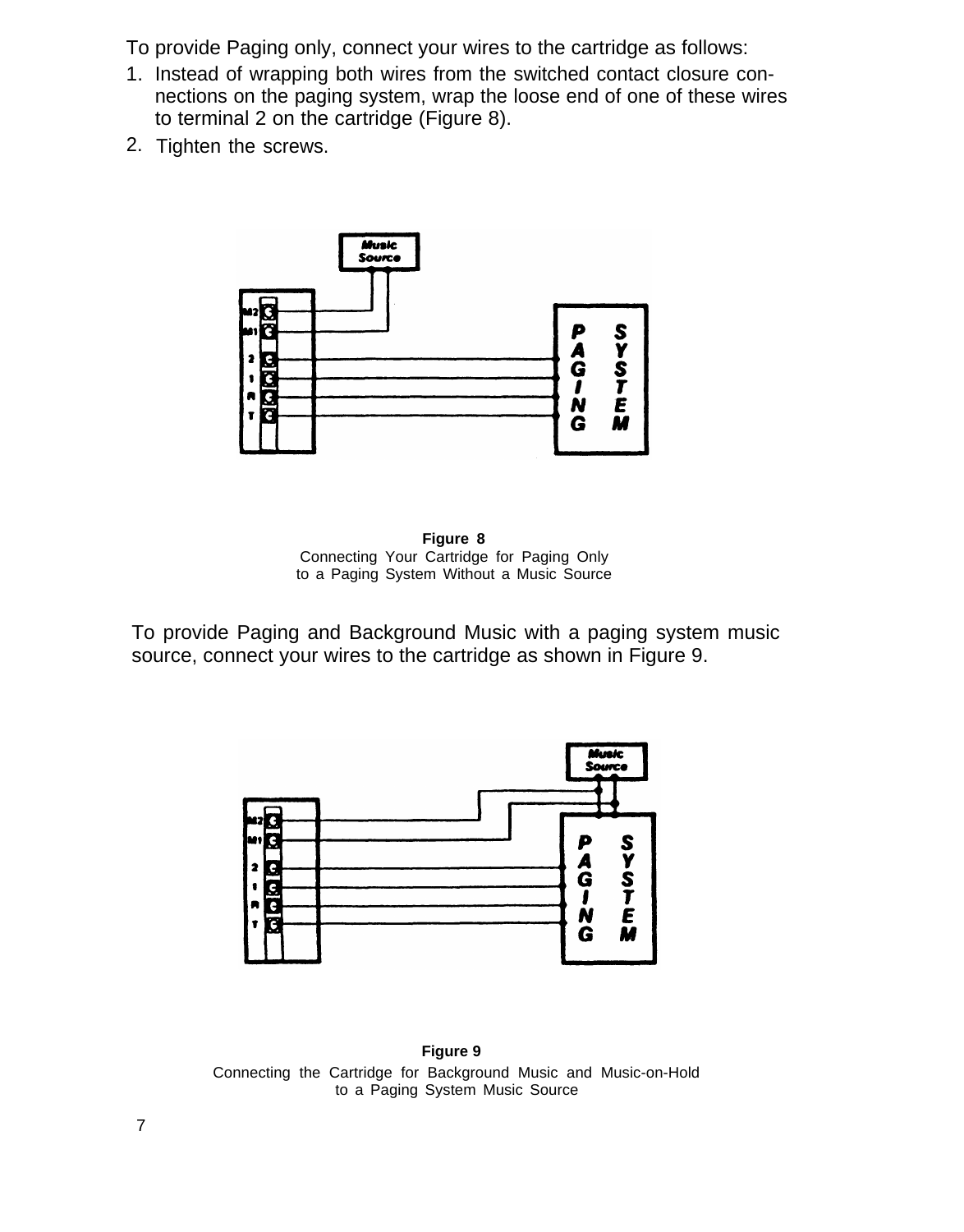# **Testing**

## **MUSIC-ON-HOLD**

Test Music-on-Hold by calling one of your other lines and having someone place you on hold.

## **PAGING**

Test Paging by calling the paging system from any voice terminal, as follows:

- 1. Plug the paging system power cord into the ac outlet.
- 2. Turn on the paging system.
- 3. Slide the Paging Signal switch to the On or Off position, depending upon whether you want the Paging Signal tone to sound before every paging announcement.
- 4. Lift the handset.
- 5. Touch the Intercom button.
- 6. Dial 6.
- 7. Speak into the handset.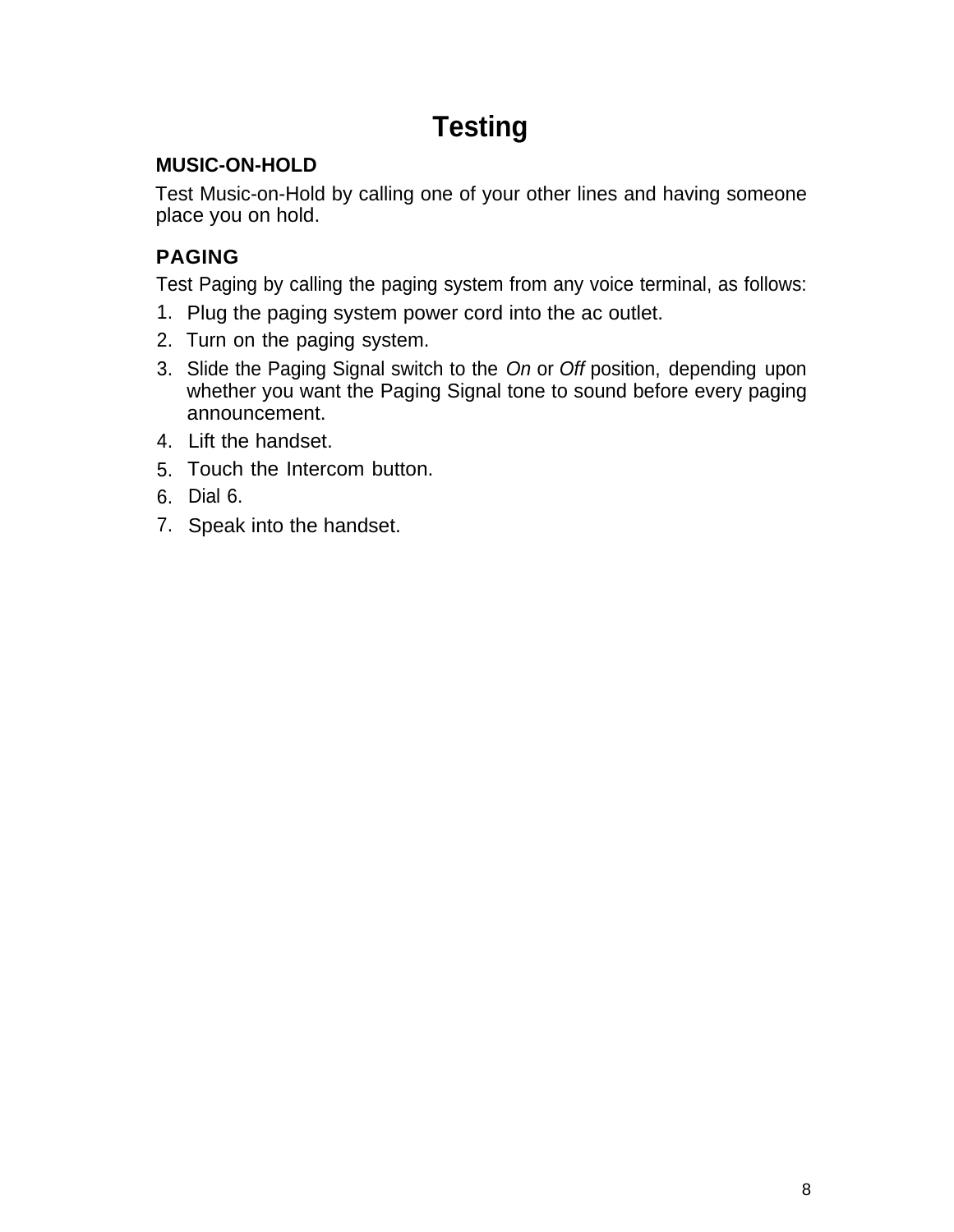# **Adjusting the Volume**

## **FOR MUSIC-ON-HOLD**

**NOTE:** The cartridge circuits may distort an amplified signal intended for use with a speaker. If you only have a speaker connection available and the Music-on-Hold sounds distorted, lower the volume at your music source. If it still sounds distorted, call your equipment supplier.

When you hear the music adjust the volume to the level you want by using a screwdriver to turn the recessed screw labeled Music-on-Hold on the cartridge (Figure 10) as follows:

- To increase the volume, slowly turn the volume control screw clockwise.
- To decrease the volume, turn the volume control screw counterclockwise.



**Figure 10** Adjusting the Volume for Music-on-Hold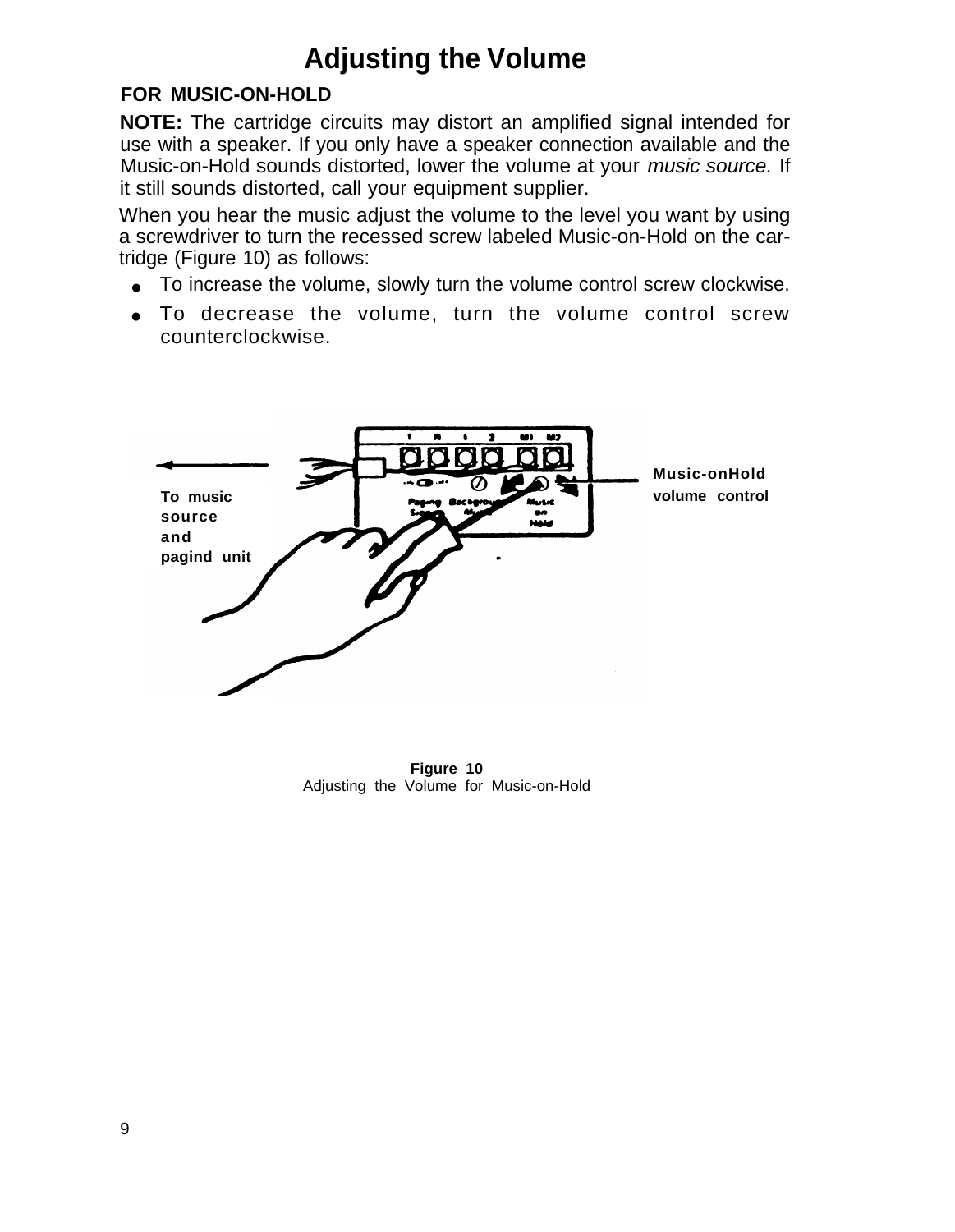## **FOR BACKGROUND MUSIC**

Adjust the volume to the level you want by using a screwdriver to turn the recessed screw labeled Background Music on the cartridge (Figure 11) as follows:

- To increase the volume, slowly turn the volume control screw clockwise.
- To decrease the volume, turn the volume control screw counterclockwise.
- If you want no background music over the paging speakers, turn the volume control screw counterclockwise as far as it goes.



**Figure 11** Adjusting the Volume for Background Music

When the volume level sounds right, arrange the wires from the cartridge neatly and close the control unit door.

**NOTE:** You may also have volume controls on your speakers and paging unit. If your paging unit controls the volume of your music source, you may have to adjust the volume on the paging unit.